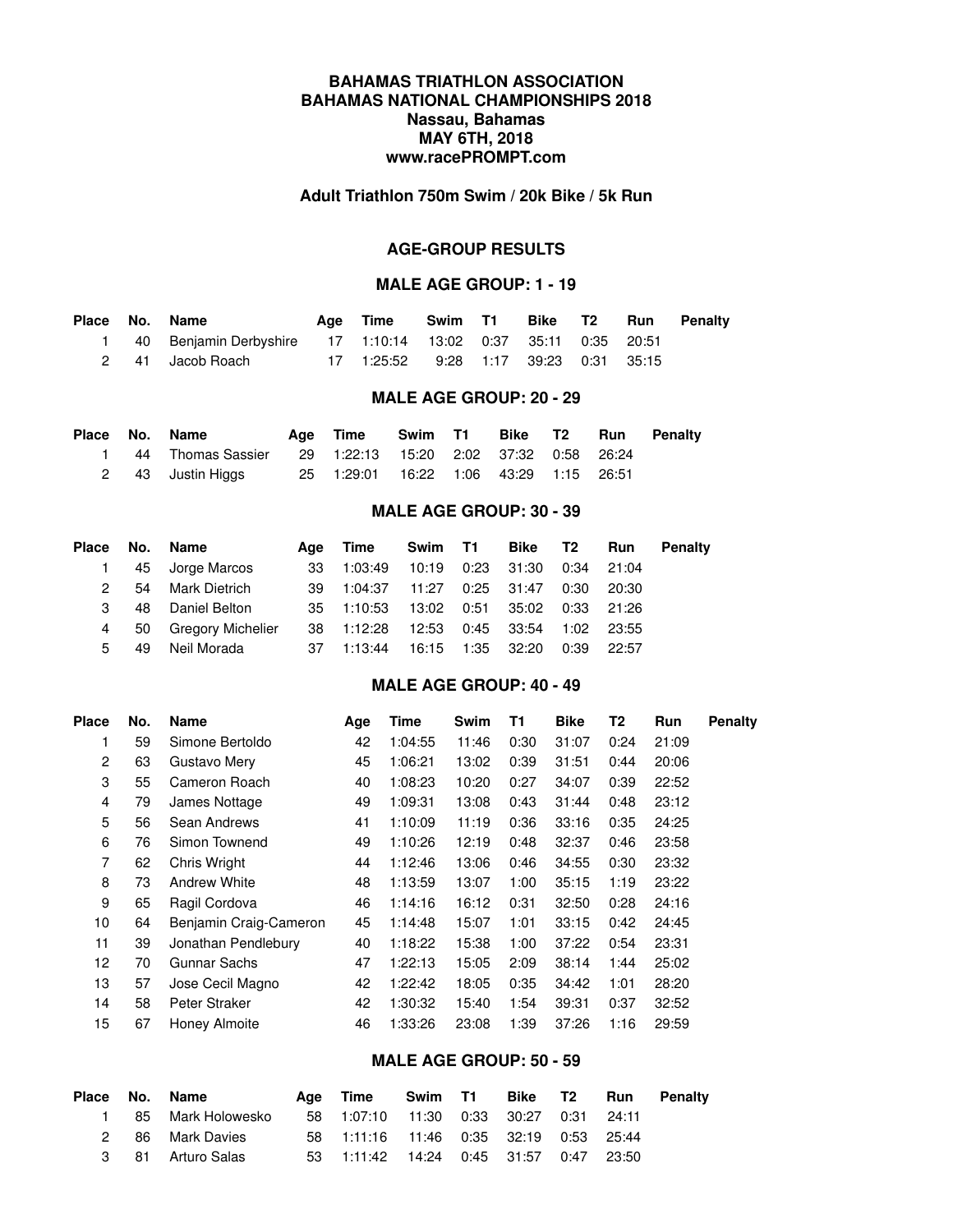|  | 4 84 Gerald Wathen                                          | 57  1:13:05  14:24  0:26  32:48  0:33  24:56 |  |  |  |
|--|-------------------------------------------------------------|----------------------------------------------|--|--|--|
|  | 5 80 Thomas Gottberg 50 1:15:58 16:19 1:07 34:09 0:42 23:43 |                                              |  |  |  |
|  | 6 83 Peter Tynes 57 1:24:24 17:45 1:16 34:28 0:54 30:03     |                                              |  |  |  |

# **MALE AGE GROUP: 60 - 69**

| Place No. Name |                      | Age Time                               | Swim T1                         | Bike T2 |  | <b>Run</b> Penalty |
|----------------|----------------------|----------------------------------------|---------------------------------|---------|--|--------------------|
|                | 1 87 Mario Carey     | 60 1:17:41 12:10 0:49 36:27 0:48 27:28 |                                 |         |  |                    |
|                | 2 88 Gregory Lowe    | 64 1:29:34                             | 15:57  2:14  41:45  1:17  28:24 |         |  |                    |
| 3              | 90 Jeffrey Robertson | 66 1:29:53 17:20 1:02 37:02 1:09 33:23 |                                 |         |  |                    |
|                | 4 89 Herman Cayaban  | 65 1:46:07 21:54 2:32 45:17 1:53 34:33 |                                 |         |  |                    |

#### **MALE AGE GROUP: 70 - 99**

| Place No. Name |                                                               | Age Time Swim T1 Bike T2 Run Penalty |  |  |  |
|----------------|---------------------------------------------------------------|--------------------------------------|--|--|--|
|                | 1 91 Christopher Baker 73 1:37:24 19:40 1:42 44:27 0:40 30:57 |                                      |  |  |  |

#### **AGE-GROUP RESULTS**

#### **FEMALE AGE GROUP: 30 - 39**

|  | Place No. Name                                                           | Age Time                                     |  |  | Swim T1 Bike T2 Run Penalty |
|--|--------------------------------------------------------------------------|----------------------------------------------|--|--|-----------------------------|
|  | 1 52 Anna Zywiolek                                                       | 38 1:09:13 12:08 1:02 32:01 0:53 23:11       |  |  |                             |
|  | 2 53 Sarah Kennedy                                                       | 37  1:14:58  13:05  1:00  35:46  1:05  24:03 |  |  |                             |
|  | 3 51 Elizabeth Shaddock                                                  | 38  1:18:18  14:12  0:36  37:25  0:44  25:22 |  |  |                             |
|  | 4  46 Linzi Knowles Belton  34  1:42:16  13:22  1:47  49:25  2:09  35:35 |                                              |  |  |                             |

# **FEMALE AGE GROUP: 40 - 49**

| <b>Place</b> | No. | Name                    | Aae | Time    | Swim T1 |      | Bike  | T2   | <b>Run</b> | <b>Penalty</b> |
|--------------|-----|-------------------------|-----|---------|---------|------|-------|------|------------|----------------|
|              | 68  | Julie Salas             | 47  | 1:10:09 | 11:45   | 0:49 | 32:12 | 0:47 | 24:38      |                |
| 2            | 69  | <b>Suzy Eneas</b>       | 40  | 1:16:23 | 15:12   | 0:51 | 37:34 | 1:24 | 21:24      |                |
| 3            | 78  | <b>Katherine Bowers</b> | 45  | 1:20:02 | 12:45   | 1:03 | 37:30 | 0:46 | 28:00      |                |
| 4            | 71  | Katrina Montgomery      | 47  | 1:21:55 | 11:36   | 0:51 | 39:21 | 1:05 | 29:04      |                |
| 5            | 77  | Jacqueline Derbyshire   | 49  | 1:27:17 | 15:09   | 0:48 | 39:10 | 0:53 | 31:19      |                |
| 6            | 61  | Lynn Pritchard          | 43  | 1:31:50 | 18:21   | 1:00 | 44:06 | 0:26 | 27:59      |                |
|              | 75  | Rita Roy                | 46  | 1:35:56 | 16:44   | 1:40 | 49:14 | 1:08 | 27:11      |                |

## **FEMALE AGE GROUP: 50 - 59**

|  | Place No. Name                                          | Age Time Swim T1 Bike T2 Run Penalty |  |  |  |
|--|---------------------------------------------------------|--------------------------------------|--|--|--|
|  | 1 82 Debbie Reid 56 1:25:46 13:57 1:05 40:26 0:41 29:40 |                                      |  |  |  |

# **RELAY RESULTS**

# **MALE RELAY**

| <b>Place</b> | No. | <b>Team Name</b>                     | <b>Swimmer</b>     | <b>Biker</b>    | <b>Runner</b>    | Time    | Swim  | T1   | <b>Bike</b> | T2   | <b>Run</b> | <b>Penalty</b> |
|--------------|-----|--------------------------------------|--------------------|-----------------|------------------|---------|-------|------|-------------|------|------------|----------------|
|              | 93  | Worth A Tri                          | Tristan<br>Russell | Kellv<br>Kramp  | Jason<br>Maynard | 59:11   | 8:36  | 0:27 | 29:10       | 0:26 | 20:35      |                |
| 2            | 96  | <b>Worst Game</b><br>Of Tag Ever     | Jacob<br>Roach     | Felix<br>Neelv  | Joe<br>Benion    | 1:04:37 | 9:28  | 0:34 | 32:52       | 0:35 | 21:11      |                |
| 3            | 95  | The Father,<br>Son & Holy<br>Cyclist | Kadin Mott         | Patrick<br>Paul | Kimwood<br>Mott  | 1:07:54 | 10:16 | 0:39 | 30:51       | 0:38 | 25:33      |                |

## **FEMALE RELAY**